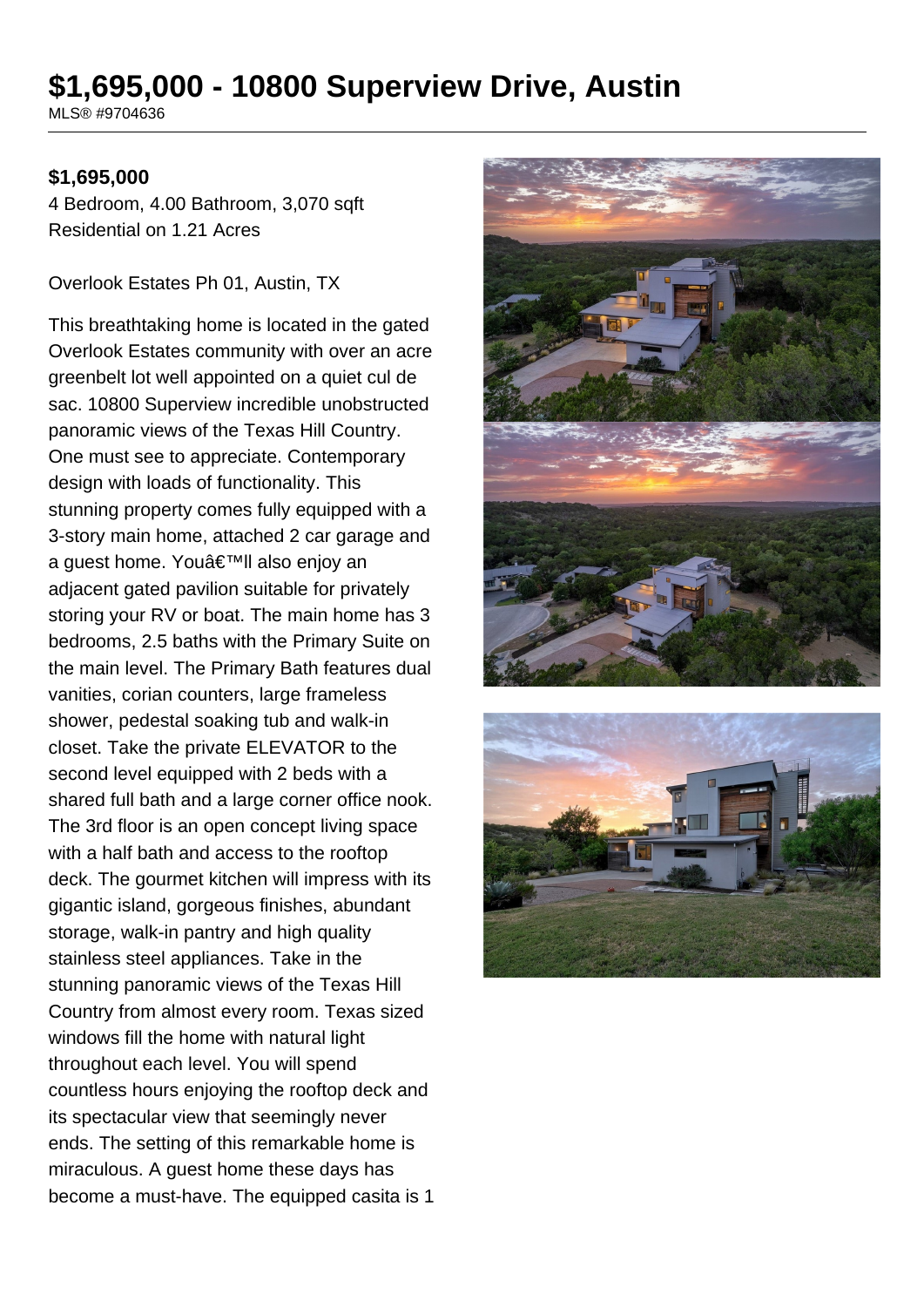bed, 1 bath with a kitchenette and living room. Thoughtfully designed to maximize space, your guests will not go without. Or use it as a gym, studio, office or simply a getaway for meditation and relaxation. With over an acre lot, there $\hat{a} \in T^M$ s plenty of space to spread out. Enjoy the abundant natural greenery or plan your very own private oasis in the beautiful backyard. The possibilities with this greenbelt lot are nearly endless. This property won't last long!

Built in 2015

## **Essential Information**

| MLS®#                 | 9704636                        |
|-----------------------|--------------------------------|
| Price                 | \$1,695,000                    |
| <b>Bedrooms</b>       | 4                              |
| <b>Bathrooms</b>      | 4.00                           |
| <b>Full Baths</b>     | З                              |
| <b>Half Baths</b>     | 1                              |
| <b>Square Footage</b> | 3,070                          |
| Acres                 | 1.21                           |
| <b>Year Built</b>     | 2015                           |
| <b>Type</b>           | Residential                    |
| Sub-Type              | <b>Single Family Residence</b> |
| <b>Status</b>         | Active                         |

## **Community Information**

| Address      | 10800 Superview Drive  |
|--------------|------------------------|
| Area         | W                      |
| Subdivision  | Overlook Estates Ph 01 |
| City         | Austin                 |
| County       | Travis                 |
| <b>State</b> | <b>TX</b>              |
| Zip Code     | 78736                  |

## **Amenities**

Utilities Cable Connected, Electricity Connected, Propane, Water Connected, See Remarks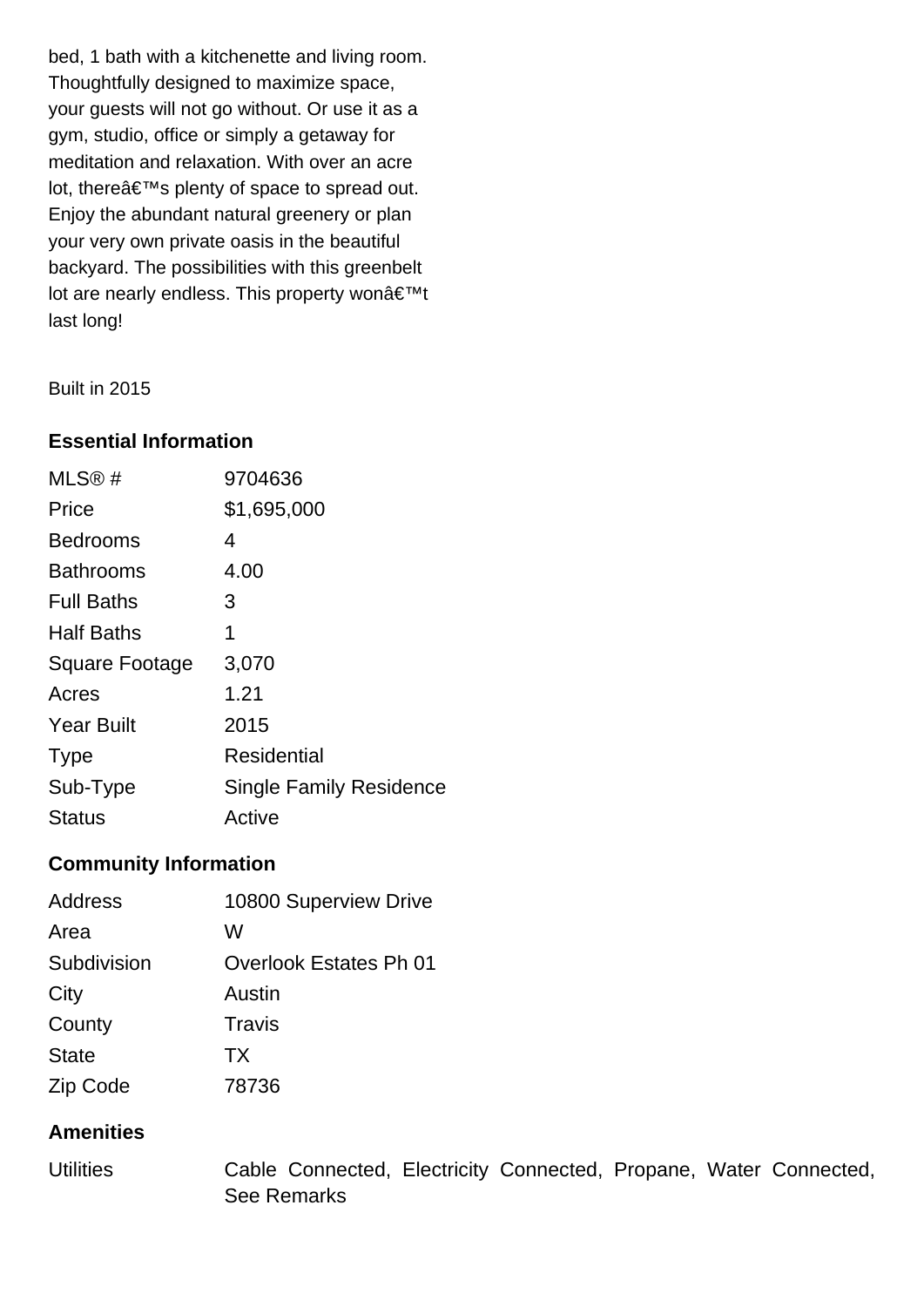| <b>Features</b>      | <b>See Remarks</b>                                                                                                                                            |
|----------------------|---------------------------------------------------------------------------------------------------------------------------------------------------------------|
| Parking              | Concrete, Garage, Garage Door Opener, Electric Vehicle Charging<br>Station(s), Guest, RV Gated                                                                |
| <b>Garage Spaces</b> | 2                                                                                                                                                             |
| Garages              | Garage Door Opener                                                                                                                                            |
| View                 | Hills, Panoramic, Trees/Woods                                                                                                                                 |
| Waterfront           | <b>None</b>                                                                                                                                                   |
| <b>Interior</b>      |                                                                                                                                                               |
| Interior             | Carpet, Concrete, Tile, Wood                                                                                                                                  |
| Appliances           | Bar Fridge, Double Oven, Dishwasher, Exhaust Fan, Free-Standing<br>Refrigerator, Gas Cooktop, Range Hood, Stainless Steel Appliance(s),<br><b>Wine Cooler</b> |
| Heating              | Central                                                                                                                                                       |
| Fireplace            | Yes                                                                                                                                                           |
| # of Fireplaces      | 1                                                                                                                                                             |
| <b>Fireplaces</b>    | Living Room                                                                                                                                                   |
| <b>Stories</b>       | Three Or More                                                                                                                                                 |

## **Exterior**

| <b>Exterior Features</b> | Balcony, No Exterior Steps, Covered Courtyard                     |
|--------------------------|-------------------------------------------------------------------|
| Lot Description          | Back Yard, Cul-De-Sac, Trees Medium Size, Trees Small Size, Views |
| Roof                     | Shingle, Membrane                                                 |
| Construction             | <b>Cement Siding, Stucco</b>                                      |
| Foundation               | Slab                                                              |

# **School Information**

| <b>District</b> | <b>Austin ISD</b> |
|-----------------|-------------------|
| Elementary      | <b>Baldwin</b>    |
| Middle          | Small             |
| High            | <b>Bowie</b>      |

# **Additional Information**

| Date Listed    | June 17th, 2022 |
|----------------|-----------------|
| Days on Market |                 |

# **Listing Details**

Listing Office Spyglass Realty

Property Listed by: Spyglass RealtyThe information being provided is for consumers' personal, non-commercial use and may not be used for any purpose other than to identify prospective properties consumers may be interested in